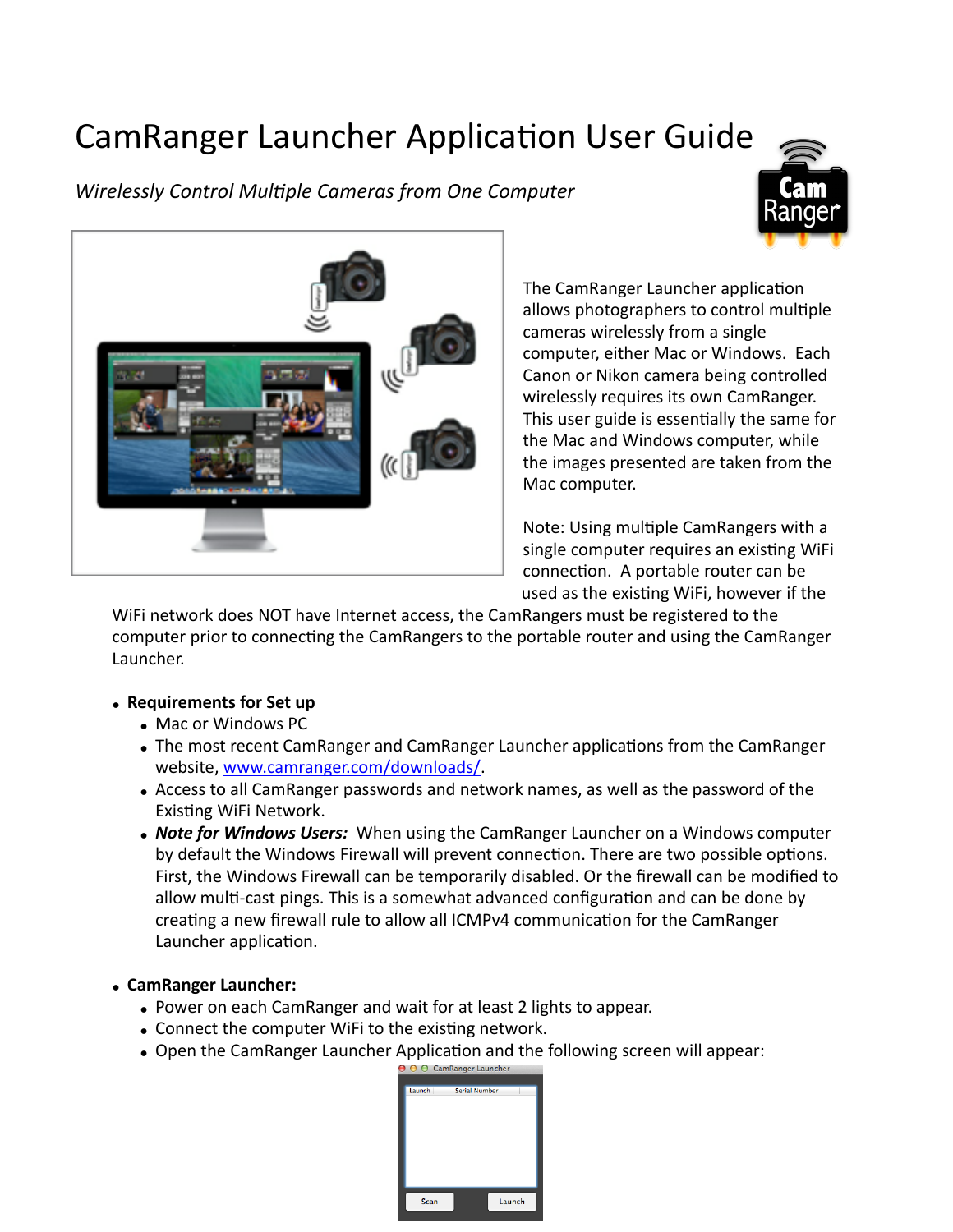- Click the "Scan" button.
- All visible CamRanger networks will be listed. The gear icon listed next to the CamRanger networks indicates that the CamRanger configuration for the WiFi network bridging has not yet been established. WiFi birding must be configured to allow for the cameras to to used from one computer.



Associated CamRanger Requires WiFi Configuration

- The user should select the CamRangers to be controlled simultaneously by clicking the check box in the Launch column and then press the "Launch" button.
- For any CamRangers to be configured, the following process will be done:
	- Enter the CamRanger WiFi passwords when prompted (the password is the CamRanger serial code in all CAPS).

|  | Please enter the serial code for<br>CamRanger-DRV |
|--|---------------------------------------------------|
|  | Cancel<br><b>OK</b>                               |

- Enter the WiFi password for the existing network if prompted. If the password is entered incorrectly, and error message will appear (Refer to the trouble shooting section of this document if the password is entered incorrectly).
- A dialog will appear and, if not previously selected, the user will need to find and select the CamRanger application.

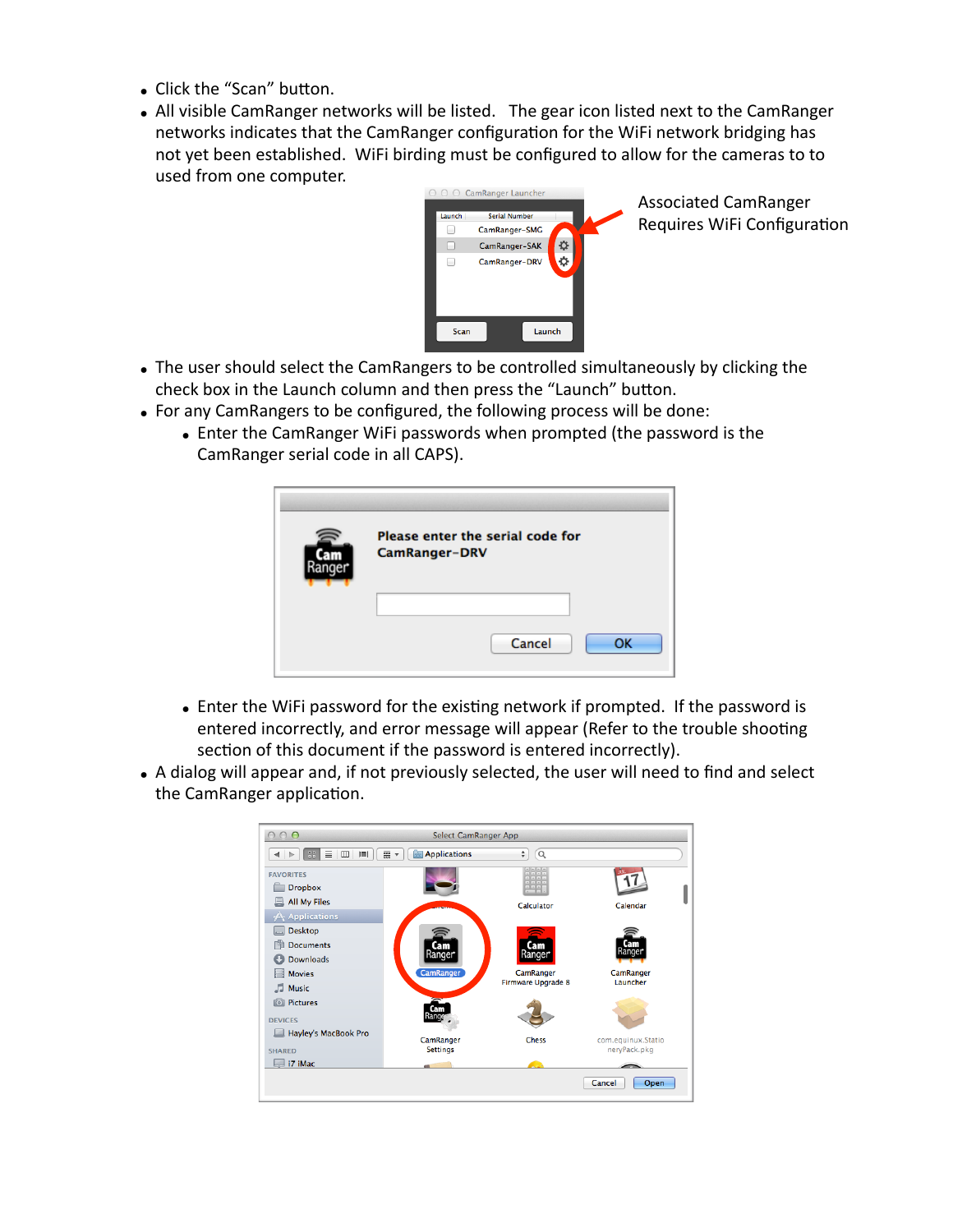• A CamRanger application window for each CamRanger in use will open, as pictured below. The upper menu bar for each CamRanger application will identify the CamRanger in use. The windows can be resized, moved, and minimized.



• Note that the CamRanger units will be bridged into the existing network after running the CamRanger Launcher application; if the CamRanger is used with a different computer or iPad within range of the existing network the CamRanger will retain the same bridging configuration.

## **Using a Portable Travel Router**

If the user wants to use the CamRanger Launcher with a personal travel router, all CamRangers must be registered within the CamRanger application on the computer prior to running the CamRanger Launcher application. An error message will occur if the CamRangers have not been registered when using the portable router and establishing configuration within the CamRanger Launcher application.

#### **Troubleshooting**

- Before starting the CamRanger launcher, ensure that the computer is connected to the existing WiFi and not a CamRanger network.
- For more detailed instructions about CamRanger bridging configuration, refer to the CamRanger Settings User Guide found at **www.CamRanger.com/downloads/**.